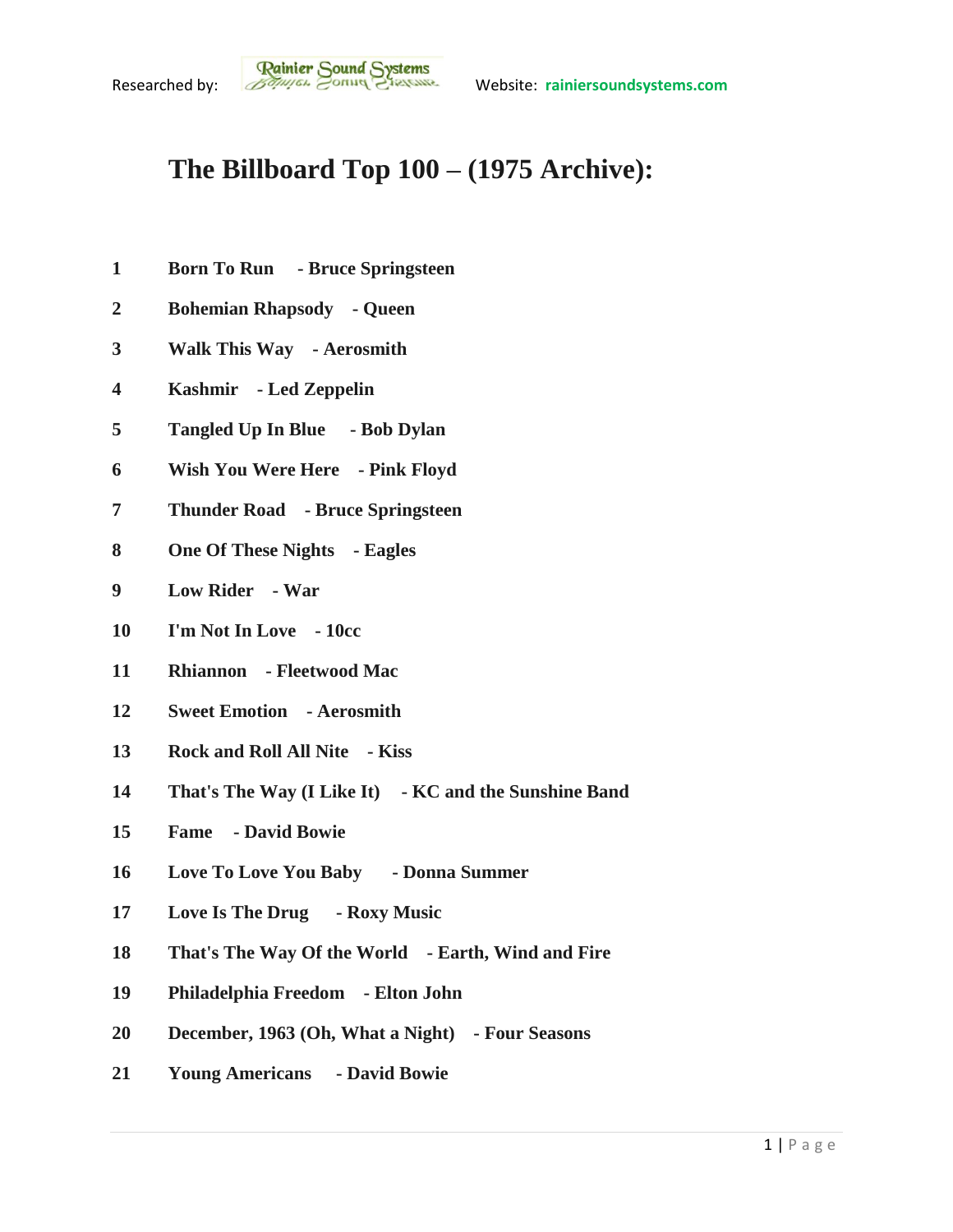- **I Love Music - O'Jays**
- **Lyin' Eyes - Eagles**
- **50 Ways To Leave Your Lover - Paul Simon**
- **Love Rollercoaster - Ohio Players**
- **Shining Star - Earth, Wind and Fire**
- **Sister Golden Hair - America**
- **You Sexy Thing - Hot Chocolate**
- **Feel Like Makin' Love - Bad Company**
- **Reasons - Earth, Wind and Fire**
- **Take It To The Limit - Eagles**
- **Make Me Smile - Steve Harley and Cockney Rebel**
- **Hurricane - Bob Dylan**
- **Shine On You Crazy Diamond - Pink Floyd**
- **Evil Woman - Electric Light Orchestra**
- **Sara Smile - Daryl Hall and John Oates**
- **Wake Up Everybody - Harold Melvin and the Blue Notes**
- **Tush - ZZ Top**
- **Slow Ride - Foghat**
- **Jive Talkin' - Bee Gees**
- **Get Down Tonight - KC and the Sunshine Band**
- **Someone Saved My Life Tonight - Elton John**
- **For The Love Of You - Isley Brothers**
- **Sing A Song - Earth, Wind and Fire**
- **Fooled Around And Fell In Love - Elvin Bishop**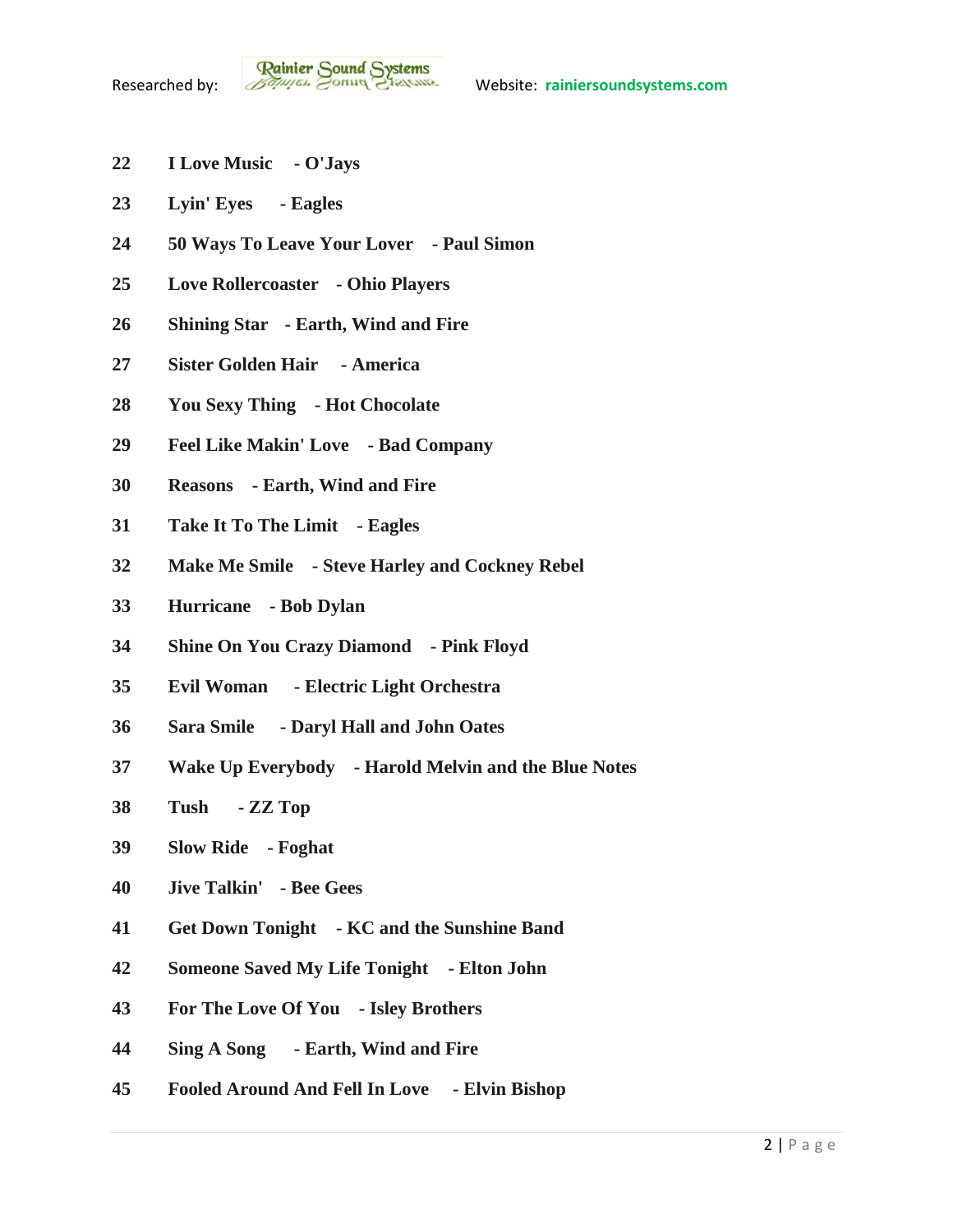- **This Will Be - Natalie Cole**
- **Love Won't Let Me Wait - Major Harris**
- **Love Will Keep Us Together - Captain and Tennille**
- **Roadrunner - Modern Lovers**
- **Let Your Love Flow - Bellamy Brothers**
- **Sweet Thing - Rufus featuring Chaka Kahn**
- **You're My Best Friend - Queen**
- **Miracles - Jefferson Starship**
- **Love Machine - Miracles**
- **Say You Love Me - Fleetwood Mac**
- **The Hustle - Van McCoy**
- **Golden Years - David Bowie**
- **Gloria - Patti Smith Group**
- **S.O.S. - ABBA**
- **Why Can't We Be Friends - War**
- **Nights On Broadway - Bee Gees**
- **Dream Weaver - Gary Wright**
- **Boogie Fever - Sylvers**
- **Old Days - Chicago**
- **Sailing - Rod Stewart**
- **It Only Takes A Minute - Tavares**
- **Blue Eyes Crying In The Rain - Willie Nelson**
- **The Agony and the Ecstasy - Smokey Robinson**
- **Jungleland - Bruce Springsteen**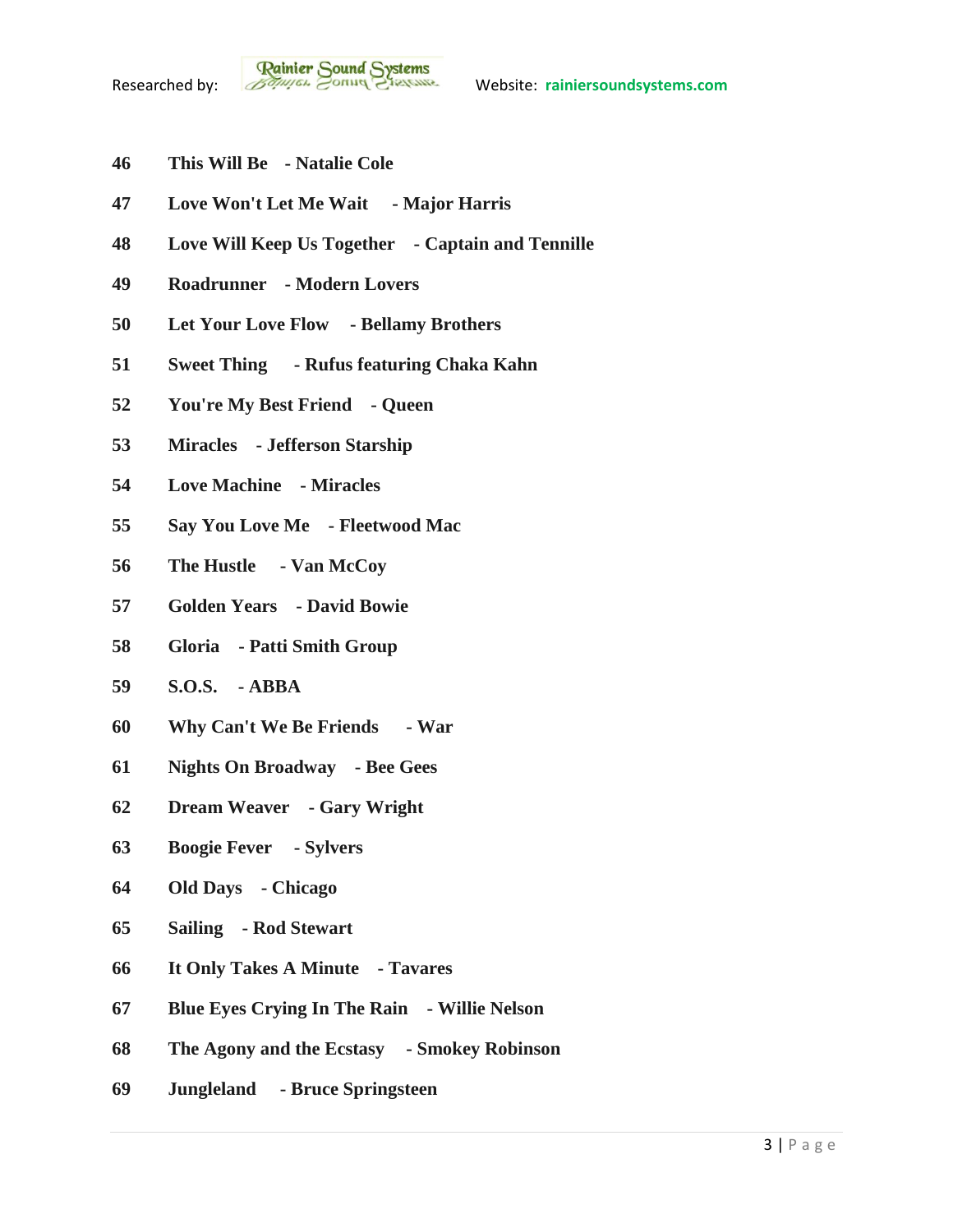- **Rhinestone Cowboy - Glen Campbell**
- **Love Is Alive - Gary Wright**
- **Bad Luck - Harold Melvin and the Blue Notes**
- **Games People Play - Spinners**
- **Listen To What The Man Said - Wings**
- **Right Back Where We Started From - Maxine Nightingale**
- **Fight the Power - Isley Brothers**
- **How Sweet It Is - James Taylor**
- **Eighteen With a Bullet - Pete Wingfield**
- **Fallin' In Love - Hamilton, Joe Frank and Reynolds**
- **I'm On Fire - Dwight Twilley Band**
- **Fire On High - Electric Light Orchestra**
- **At Seventeen - Janis Ian**
- **Let's Do It Again - Staple Singers**
- **I Don't Want To Talk About It - Rod Stewart**
- **Landslide - Fleetwood Mac**
- **Stranglehold - Ted Nugent**
- **Walk Away From Love - David Ruffin**
- **Welcome To The Machine - Pink Floyd**
- **Cut The Cake - Average White Band**
- **Dance With Me - Orleans**
- **Shooting Star - Bad Company**
- **Fly, Robin, Fly - Silver Convention**
- **Island Girl - Elton John**